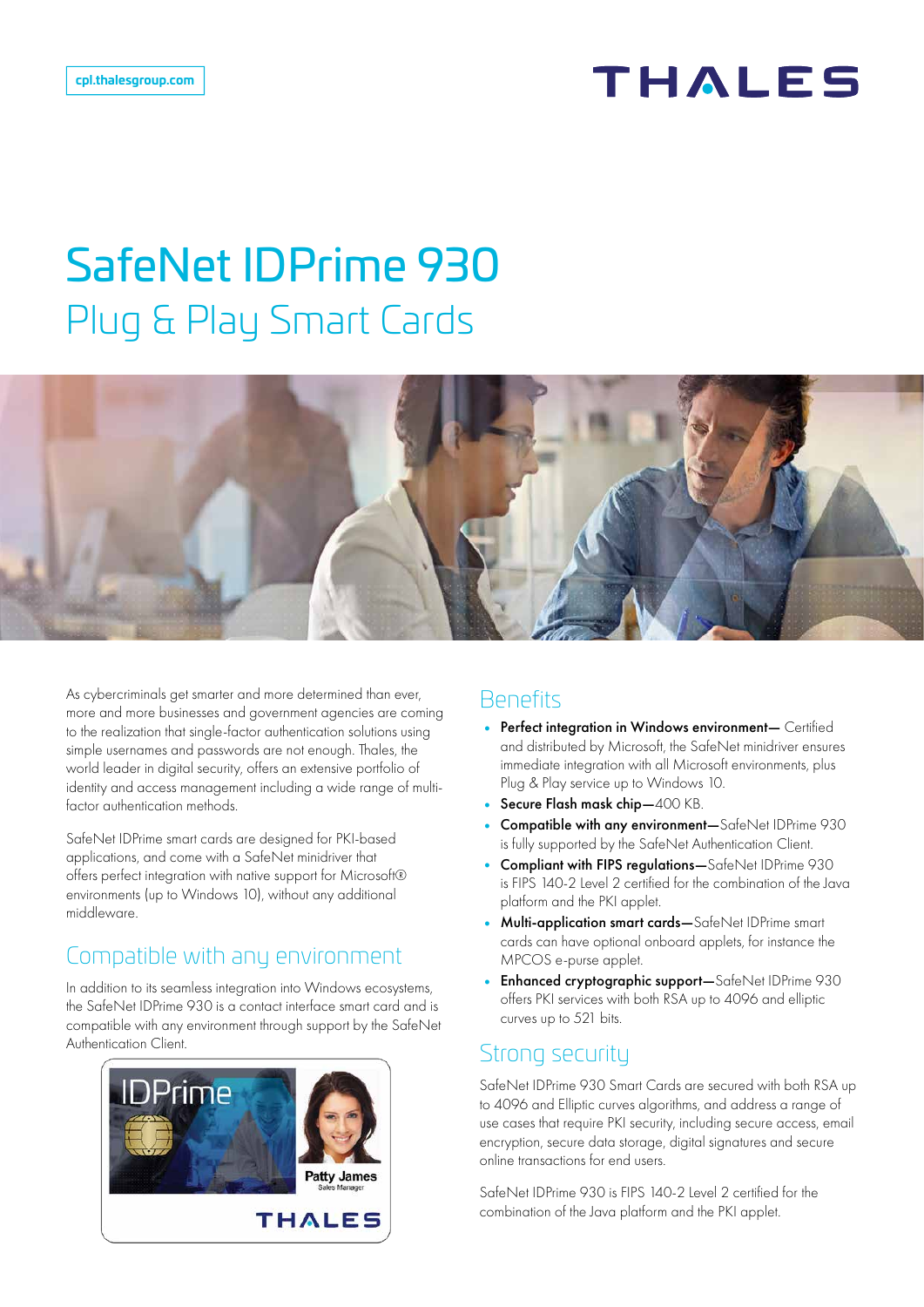#### Optional onboard applets

SafeNet IDPrime cards are multi-application smart cards, meaning they can have optional onboard applets for various functions. An MPCOS applet can be added to provide both e-purse and data management services.

| <b>Product characteristics</b> |                                                                                                                                                                                                                                                                                                                                              |  |
|--------------------------------|----------------------------------------------------------------------------------------------------------------------------------------------------------------------------------------------------------------------------------------------------------------------------------------------------------------------------------------------|--|
| Memory                         | • SafeNet IDPrime 930 is based on a 400KB Flash memory chip. The memory available for certificates and<br>other applets & data in this standard configuration is 78 KB.                                                                                                                                                                      |  |
| <b>Standards</b>               | BaseCSP minidriver (SafeNet minidriver)<br>Global Platform 2.2.1<br>Java Card 3.0.4<br>• ISO 7816                                                                                                                                                                                                                                            |  |
| <b>Operating systems</b>       | • Windows, MAC, Linux                                                                                                                                                                                                                                                                                                                        |  |
| Cryptographic<br>algorithms    | • Hash: SHA-1, SHA-256, SHA-384, SHA-512.<br>RSA: up to RSA 4096 bits<br>RSA OAEP & RSA PSS<br>P-256 bits ECDSA, ECDH. P-384 & P-521 bits ECDSA, ECDH<br>On-card asymmetric key pair generation (RSA up to 4096 bits & Elliptic curves up to 521 bits)<br>Symmetric: AES-For secure messaging and 3DES for Microsoft Challenge/Response only |  |
| Communication<br>protocols     | • T=0, T=1, PPS, with baud rate up to 446 Kbps at 3.57 MHerz (TA1=97h)                                                                                                                                                                                                                                                                       |  |
| <b>Other features</b>          | • Onboard PIN Policy<br>• Multi-PIN support<br>• SafeNet IDPrime family of cards can be customized (card body and programming) to fit<br>customers' needs.                                                                                                                                                                                   |  |
| Thales applets (optional)      |                                                                                                                                                                                                                                                                                                                                              |  |
| <b>MPCOS</b>                   | • E-purse & secure data management application                                                                                                                                                                                                                                                                                               |  |
| <b>Chip characteristics</b>    |                                                                                                                                                                                                                                                                                                                                              |  |
| <b>Technology</b>              | • Embedded crypto engine for symmetric and asymmetric cryptography                                                                                                                                                                                                                                                                           |  |
| Lifetime                       | Minimum 500,000 write/erase cycles<br>• Data retention for minimum 25 years                                                                                                                                                                                                                                                                  |  |
| <b>Certification</b>           | $\bullet$ CC EAL6+                                                                                                                                                                                                                                                                                                                           |  |
| <b>Security</b>                |                                                                                                                                                                                                                                                                                                                                              |  |
|                                | • SafeNet IDPrime smart cards include multiple hardware and software countermeasures against various attacks:<br>side channel attacks, invasive attacks, advanced fault attacks and other types of attacks.<br>• SafeNet IDPrime 930 is FIPS 140-2 Level 2 certified for the combination of the Java platform and the PKI applet.            |  |

#### About SafeNet Access Management and Authentication solutions

Thales's industry-leading Access Management and Authentication solutions let enterprises centrally manage and secure access to enterprise IT, web and cloud-based applications. Utilizing policy-based SSO and universal authentication methods, enterprises can effectively prevent breaches, migrate to the cloud securely and simplify regulatory compliance.

#### About Thales

The people you rely on to protect your privacy rely on Thales to protect their data. When it comes to data security, organizations are faced with an increasing number of decisive moments. Whether the moment is building an encryption strategy, moving to the cloud, or meeting compliance mandates, you can rely on Thales to secure your digital transformation.

Decisive technology for decisive moments.

© Thales - May 2020 • DBV21 © Thales - May 2020• DBV21

[> cpl.thalesgroup.com <](https://www.thalesesecurity.com/thales-gemalto) in  $\mathbf{y}$  f  $\mathbf{r}$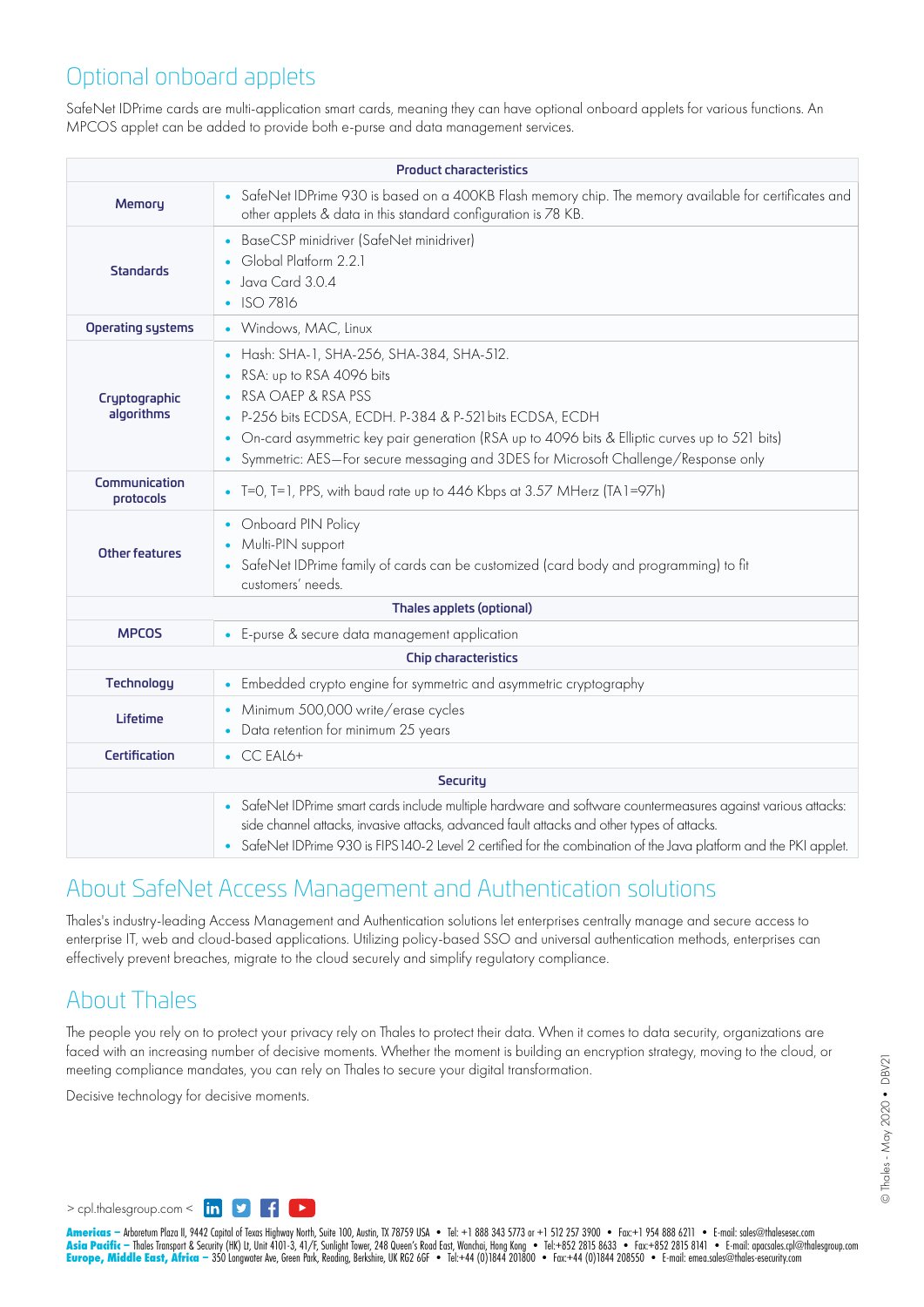### THALES

# SafeNet IDPrime 940 Plug & Play Smart Cards



As cybercriminals get smarter and more determined than ever, more and more businesses and government agencies are coming to the realization that single-factor authentication solutions using simple usernames and passwords are not enough. Thales, the world leader in digital security, offers an extensive portfolio of identity and access management including a wide range of multi-factor authentication methods.

SafeNet IDPrime smart cards are designed for PKI-based applications, and come with a SafeNet minidriver that offers perfect integration with native support for Microsoft® environments (through Windows 10), without any additional middleware.

#### Compatible with Any Environment

In addition to its seamless integration into Windows ecosystems, the SafeNet IDPrime 940 is a contact interface smart card and is compatible with any environment through support by the SafeNet Authentication Client.

### Strong Security

SafeNet IDPrime 940 Smart Cards are secured with both RSA up to 4096 and Elliptic curves algorithms, and address a range of use cases that require PKI security, including secure access, email encryption, secure data storage, digital signatures and secure online transactions for end users.



SafeNet IDPrime 940 is CC EAL5+ / PP Java Card certified for the Java platform and CC EAL5+ / PP QSCD certified for the combination of Java platform and PKI applet. SafeNet IDPrime 940 is qualified by the French ANSSI and is qualified according to the eIDAS regulations for both the eSignature and the eSeal applications.

### Optional Onboard Applets

SafeNet IDPrime cards are multi-application smart cards, meaning they can have optional onboard applets for various functions. An MPCOS applet can be added to provide both e-purse and data management services.